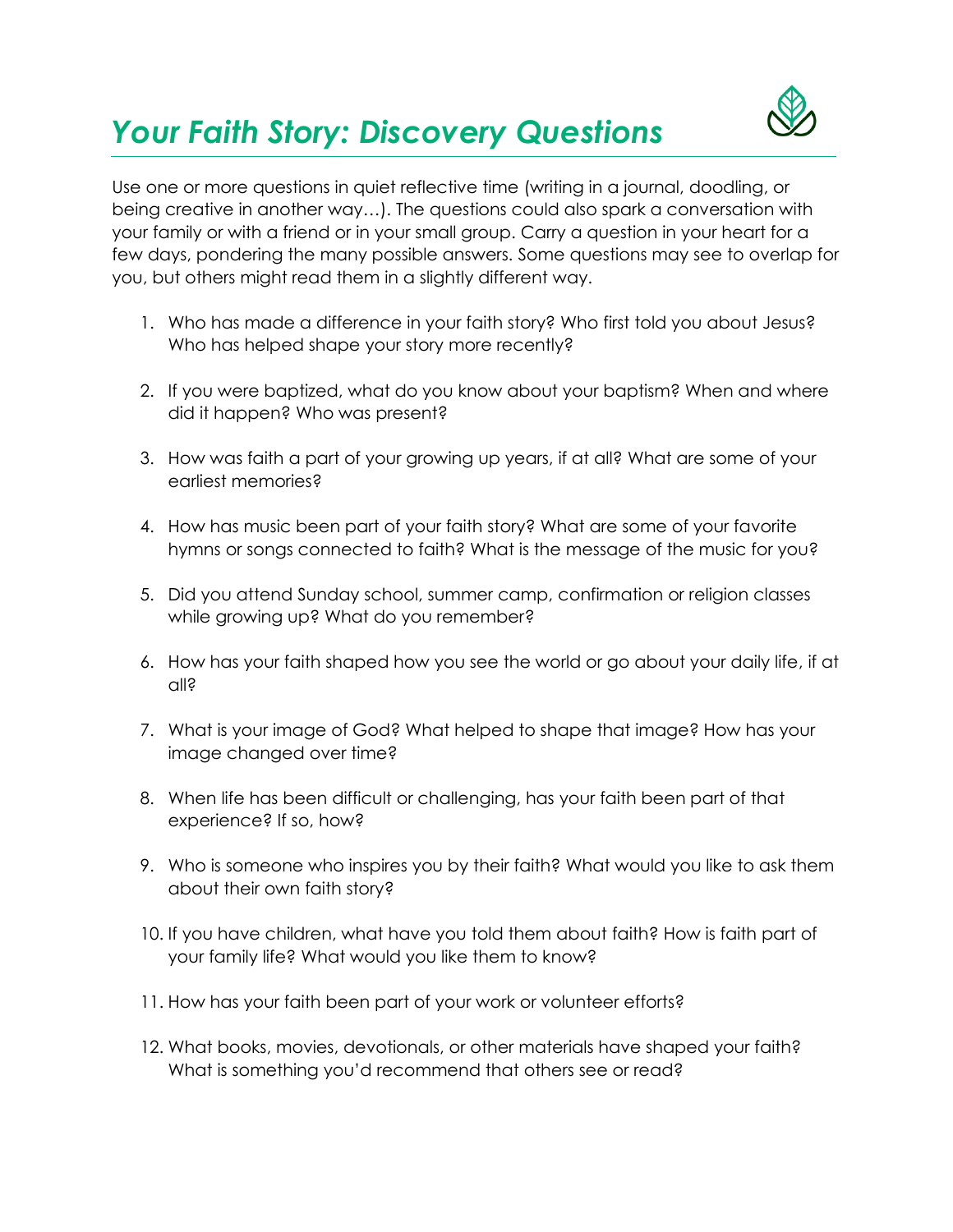- 13. What have been the milestones or turning points in your faith story? Have there been any "aha" moments or surprises?
- 14. Fill in the blank: I believe
- 15. What would you like to ask God about? What do you wonder about?
- 16. What are the chapters or storylines in your faith story? Where and how does your faith story emerge along the way? When has your faith blossomed or waned? How have life's twists and turns made you who you are today?
- 17. Who is someone you'd like to have a faith conversation with this could be someone you know or a writer you've read… someone in your life now or someone from the past…?
- 18. What Bible story speaks to you? If you were to tell someone about it, what would you say? What is the message of the story for you? If you were to illustrate the text, what would it look like?
- 19. What story from your life seems especially connected to your faith story? How does that story live out God's Story or how did God's Story influence your story?
- 20. What role has prayer played in your faith life? How were you taught to pray? What types of prayer have been especially meaningful to you?
- 21. Who is someone who might be praying for you or might have prayed for you in the past? Who is someone that you'd like to lift-up in prayer?
- 22. What faith practices (prayer, Bible reading, inspirational reading, worship, small groups, retreats, labyrinths, Sabbath rest…) have been important in your faith journey, now or in the past?
- 23. Share about a worship service or experience that was memorable for you.
- 24. What parts of a worship service do you find especially meaningful? What makes them significant for you?
- 25. How have other faith traditions shaped or informed how you see your own faith journey?
- 26. What has surprised you in your faith or life journey? How has a surprise changed how you see things?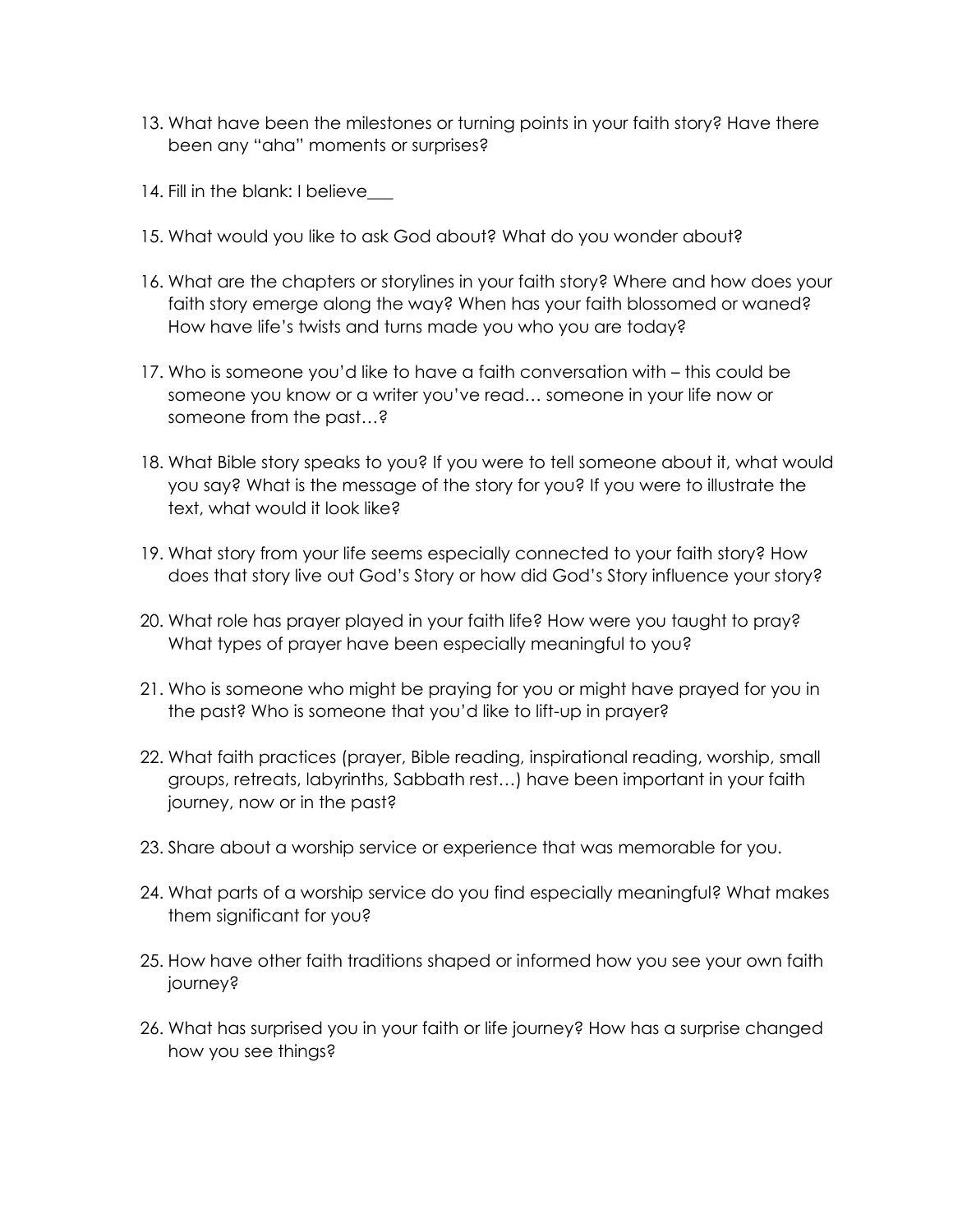- 27. How is your faith story an extension of the faith stories of others for example: your parents or other family members, teachers, community, ancestors, writers, others who have shaped your faith?
- 28. Can you imagine your faith story living on, even beyond your lifetime?
- 29. Share about a time when you told someone else about your faith or a faith story. What were the circumstances? How did it feel – before... during... afterwards...?
- 30. How is gratitude a part of your faith? What are some of the things you are grateful for? When have you struggled with gratitude? When has gratitude come easily?
- 31. What gives you hope?
- 32. How has your faith grown or changed over time? What events or experiences shifted your faith story?
- 33. Tell about an experience of joy and how it is part of your story.
- 34. When has your faith been challenged by another person or by circumstances? What happened next?
- 35. Share about an unlikely person or an unlikely set of circumstances that are part of your faith story.
- 36. What is the role of nature or creation in your faith story?
- 37. What season is your faith journey in and how would you describe this (for example, spring-starting to grow, summer-strong and steady, winter-renewing, fall-vibrant colors…)? What are the blessings of being in that season?
- 38. If you were to give a sermon on any text or theme, what would you preach about?
- 39. What are the ways someone else might see your faith being lived out even if they don't know you very well?
- 40. Who is someone you'd like to thank for your faith story?
- 41. What places or locations have been part of your story? What happened in those spots?
- 42. How has serving others been part of your faith story?